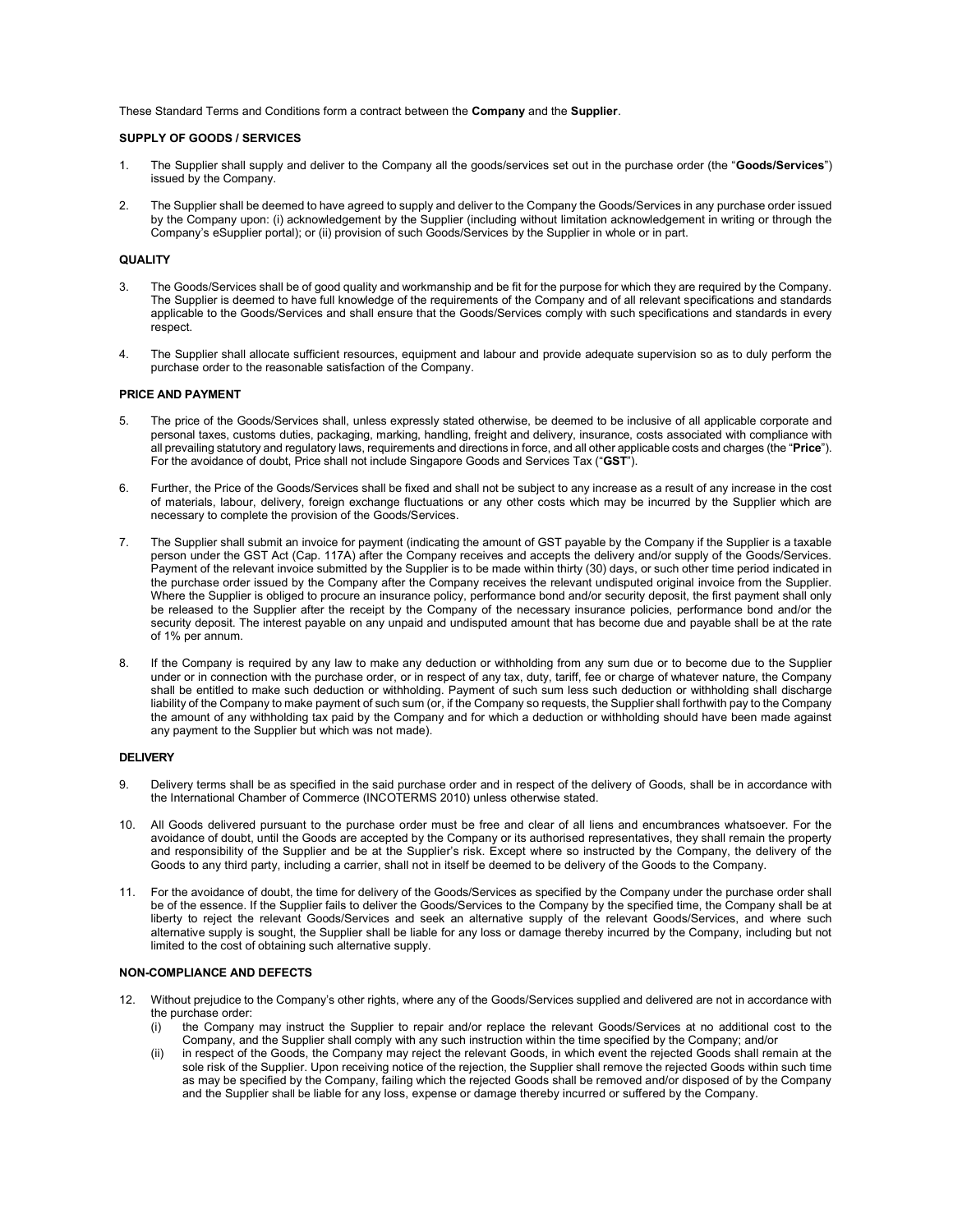13. Notwithstanding Clause 12, and without prejudice to the Company's other rights, where any of the Goods/Services supplied and delivered are not in accordance with the purchase order, the Company shall be at liberty to seek an alternative supply of the relevant Goods/Services, and where such alternative supply is sought, the Supplier shall be liable for any loss or damage thereby incurred by the Company, including but not limited to the cost of obtaining such alternative supply.

### PACKAGING

14. The Goods shall be packed and marked in a proper manner and in accordance with any relevant specifications and standards and/or in accordance with any instructions of the Company.

# COMPLIANCE WITH LAWS, BUSINESS PRINCIPLES, AND STANDARDS

- 15. The Supplier shall, at its own cost and expense, comply with and give all notices required by any law, by-law, regulations, codes and standards (including but not limited to the Casino Control Act (Cap. 33A) and the Casino Control (Casino Contracts) Regulations 2010, where applicable) that may from time to time be applicable to the performance of the purchase order by the Supplier. The Supplier shall notify the Company promptly and in no event longer than 48 hours after becoming aware of the termination or cessation of employment of any of its employees holding a security pass issued by the Company, including without limitation any contractor pass to enter the Resorts World Sentosa casino (the "RWS Casino"). The Supplier shall also ensure that it and any of its agents, employees, representatives, sub-contractors, sub-suppliers and/or servants who enter the RWS Casino without paying an entry levy, for the purpose of providing the Goods and/or performing the Services, shall not take part in any gaming in the RWS Casino. The Supplier shall ensure its employees have a valid Category C2 Special Employee license issued by CRA to perform any functions of a special employee, as defined in the Casino Control Act (Cap. 33A) and the Casino Control (Licensing of Special Employees) Regulations 2009, in or in relation to the casino. The Supplier shall also ensure that no person under an exclusion order enters the casino premises, including the back of house premises.
- 16. Without prejudice to the Supplier's obligations under Clause 15, the Supplier shall provide such information as may be required and/or notified by the relevant competent authorities. The Supplier shall also promptly notify the Company of any changes in the Supplier's company name, registered address, business address and/or any such information as may be required and/or notified by the Company to the Supplier from time to time.

### LIQUIDATED DAMAGES

17. Where stated in the purchase order that liquidated damages are applicable, the Supplier agrees that the Company shall be entitled to liquidated damages in the event of any non-compliance with the purchase order. The parties accept and acknowledge that the liquidated damages represent a reasonable and genuine pre-estimate of the loss or damage likely to be incurred by the Company as a result of the Supplier's failure to comply with the purchase order. In the event that the Company, for whatever reason, elects not to recover or is not entitled in law to the liquidated damages, the Company shall remain entitled to recover such loss, expense, costs and/or damages as it would have been entitled to under common law as if the provisions in the purchase order relating to the payment of the liquidated damages had not formed part of the purchase order. The Supplier's liability to pay to the Company such loss, expense, costs and/or damages shall not be limited in any way whatsoever by the amount of liquidated damages for which the Supplier may otherwise have been liable.

#### INDEMNITY

18. The Supplier shall indemnify the Company and its directors, officers, employees, affiliates, subsidiaries, and/or agents against any liability incurred by the Company to any person, and against all claims, damages, costs, expenses, fees, fines, penalties, charges and/or sanctions in connection with and/or imposed by any law, regulations, codes and standards and/or any competent authorities, made against and/or incurred by the Company and its directors, officers, employees, affiliates, subsidiaries, and/or agents by reason of any negligence, default or breach by the Supplier or its partners, directors, agents, employees, representatives, contractors and/or suppliers arising out of or in respect of the performance of the purchase order.

#### ACCESS

19. The Supplier shall at all reasonable times permit the Company and/or its duly authorised representatives and/or agents and/or servants access to all workshops and other places where the Goods are manufactured, prepared or stored for the purpose of inspecting the same.

#### SUB-CONTRACTING /ASSIGNMENT

- 20. The Supplier shall not sub-contract the whole or any part of the supply and delivery of the Goods/Services to any other person without the written consent of the Company.
- 21. The Supplier shall not assign any of its rights, interests or benefits under the purchase order or any part thereof (including the right to receive monies) to any person without the prior written consent of the Company and any assignment made in contravention of this Clause shall not bind the Company.

#### VARIATIONS

22. The Company shall be entitled at any time, to issue orders to vary any part of the Goods/Services to be supplied and delivered (which shall include the right to omit any part of the Goods/Services, and to engage other suppliers to perform such part of the Goods/Services), including but not limited to the quantity and/or specifications of the Goods, or order any change to the Goods/Services that may be required by the Company.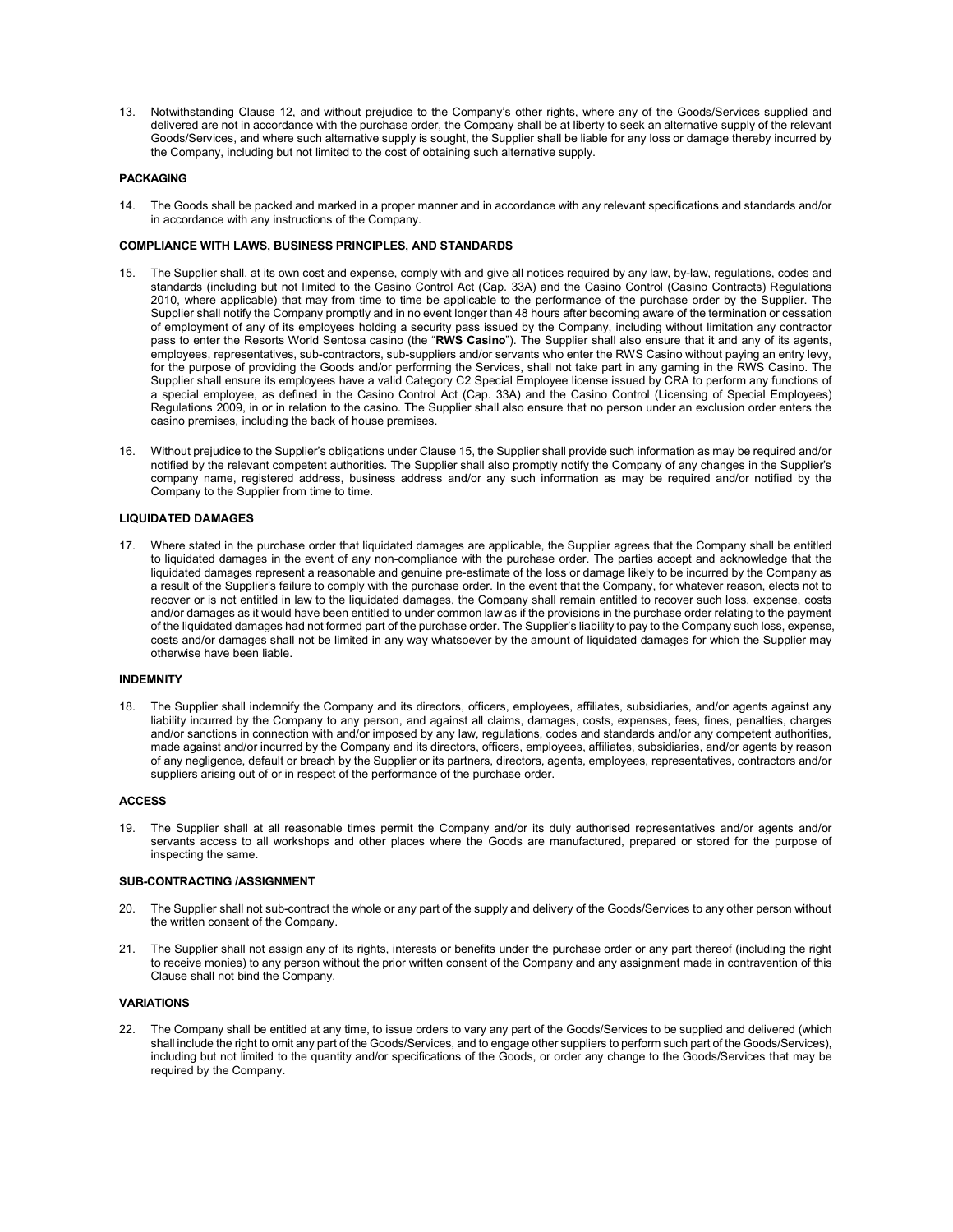- 23. Where an order for variation is issued by the Company, the Supplier shall advise the Company on any time and/or cost implications, together with all necessary supporting evidence and information required by the Company that may result from such order within seven (7) days of the date of the variation order.
- 24. The Company shall pay the Supplier for any such variation, and the amount payable shall be agreed to by the parties, failing which, the applicable unit cost of the Goods/Services as specified in the purchase order, or the prevailing industry rates (whichever lower) shall apply.

# INSURANCE

- 25. The Supplier shall, at its own cost and expense, take out and maintain during the Term such insurance(s) necessary to cover its liabilities under the purchase order, including but not limited to public and products liability, for an amount of not less than Singapore Dollars one million (SGD1,000,000) in respect of any one occurrence, and shall name the Company as Additional Insured, and incorporate provisions on cross liability and waiver of subrogation against the Company. In addition, the Supplier shall also, at its own cost and expense, take out and maintain during the Term, professional indemnity insurance as follows:
	- (a) where the scope of works includes the provision of IT services, including but not limited to design, installation, or provision of professional advice, professional indemnity insurance of an amount of not less than Singapore Dollars five million (SGD5,000,000) in respect of any one occurrence; or
	- (b) where the scope of works includes design or the provision of professional advice in respect of any other service apart from IT, professional indemnity insurance of an amount of not less than Singapore Dollars one million (SGD1,000,000) in respect of any one occurrence.

The terms of any insurance or the amount of any cover shall not relieve the Supplier of any of its liabilities under the purchase order.

#### TERMINATION AND SUSPENSION

- 26. The Company may at any time and for any reason terminate the purchase order upon giving a fourteen (14) day prior written notice to the Supplier, and the termination shall take effect from the date stipulated in such written notice.
- 27. Without prejudice to Clause 26 above and/or to any other rights or remedies available to the Company under general law, the Company shall have the right to terminate the purchase order if:
	- the Supplier has breached its obligations under the purchase order, and has failed to comply with a notice issued by the Company requiring the Supplier to rectify the breaches (to the Company's reasonable satisfaction) within seven (7) days of the Supplier's receipt of the said notice; and/or
	- a resolution has been passed or an application has been filed to wind up the Supplier, a winding up order has been made, or if a receiver or manager of the Supplier's undertaking has been appointed or possession has been taken or execution levied by creditors or debenture holders or under a floating charge or if the Supplier is subject to any analogous proceedings outside of Singapore.

In any of the abovementioned events or circumstances, the Company may, upon giving 7 days' written notice to the Supplier, terminate the purchase order.

- 28. Upon receiving the Company's written notice of termination, the Supplier shall immediately:
	- stop all work under the purchase order; and
	- (ii) notify its sub-suppliers, sub-contractors and/or agents in writing to do the same.
- 29. Upon termination of the purchase order under Clause 26, the Supplier shall be entitled to be reimbursed for the actual costs incurred up to and including the date of termination, which shall be limited to such costs that are properly incurred and consistent with such deliveries that have been ordered by the Company and in accordance with recognized accounting principles. For the avoidance of doubt, save for the actual costs incurred by the Supplier as aforesaid, the Supplier shall not be entitled to claim for any other losses, damages costs or expenses, including loss of profit, that may be incurred by the Supplier as a result of such termination.
- 30. The Company may use any of the Goods supplied and delivered by the Supplier up to the time of termination and shall have a lien over those Goods and may sell any of the same and apply the proceeds of sale in or towards the satisfaction of any sums due or becoming due to it from the Supplier under the purchase order.
- 31. The Supplier acknowledges and agrees that upon the receipt of a written notice served by any competent authorities requiring the purchase order to be suspended or terminated within the time specified in the notice, the purchase order shall be automatically so suspended or terminated immediately without prejudice to any rights that the Company may have against the Supplier before the date of such termination.
- 31A. The Company may order the Supplier to temporarily suspend the performance of all or any part of this purchase order ("Suspension") for such period of time as may be determined by the Company to be necessary or desirable upon giving prior written notice ("Suspension Notice") to the Supplier, and the Suspension shall take effect from the date stipulated in the Suspension Notice. During the Suspension, the Price shall be pro-rated accordingly. The Supplier shall resume performance of all or any part of this purchase order upon prior written notice from the Company ("Resumption Notice"). For the avoidance of doubt, Clauses 32 to 34 herein shall continue to apply during the Suspension, and the Suspension does not modify, supplement, or delete any of the terms and conditions set out in the purchase order, which shall remain in full force and effect upon the resumption of performance. Suspension Notices and Resumption Notices shall be issued in accordance with Clause 40.

# **CONFIDENTIALITY**

32. The Supplier undertakes and shall ensure its partners, directors, agents, employees, representatives, sub-contractors, sub-suppliers and/or servants undertake to treat as confidential, all information which comes into its or their possession pursuant to or as a result of or in the performance of the purchase order. The Supplier shall not and shall ensure that its partners, directors, agents, employees,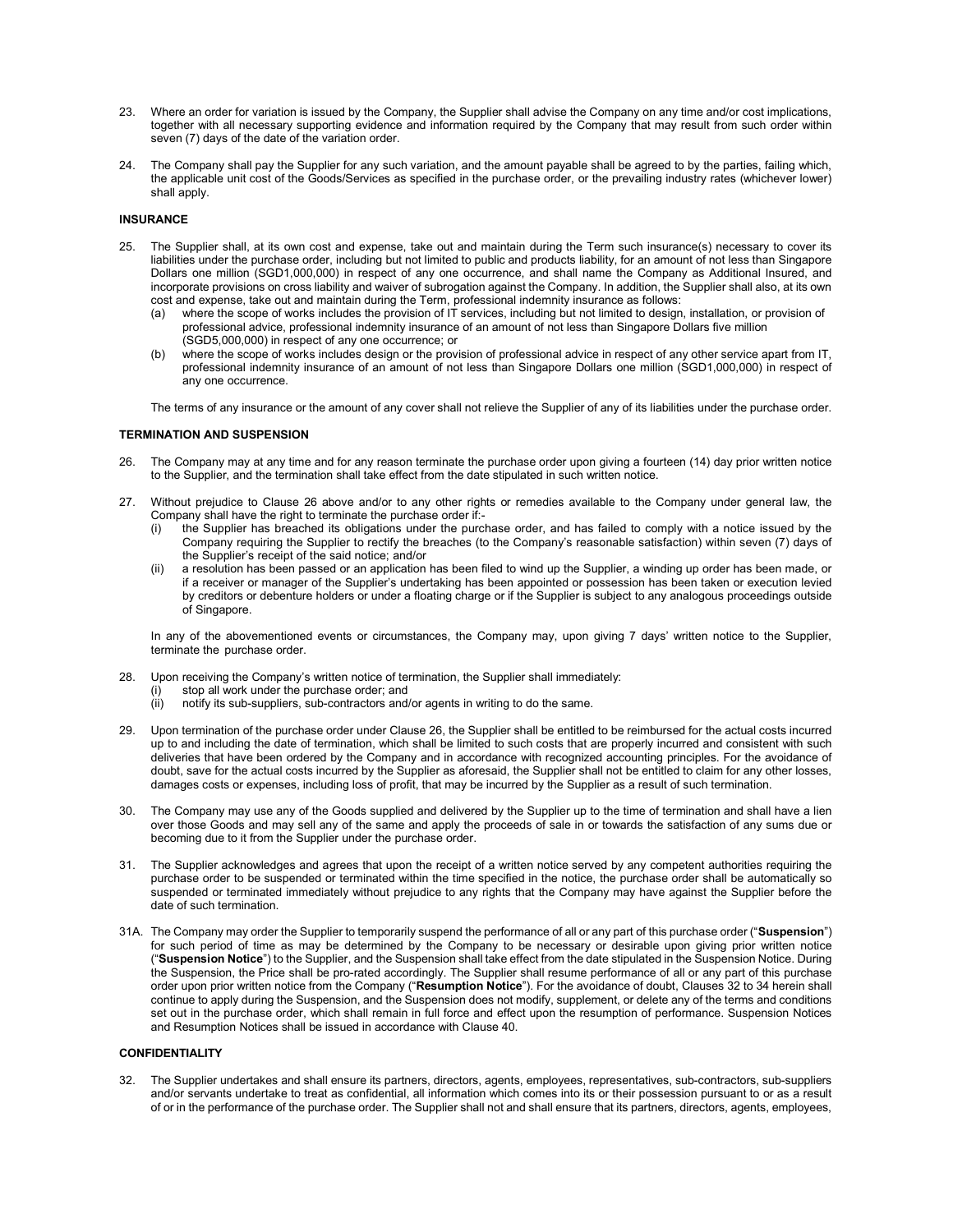representatives, sub-contractors, sub-suppliers and/or servants do not, without the written permission of the Company, disclose any such confidential information mentioned in this Clause 32 herein to any third party.

- 33. Without the prior written approval of the Company, the Supplier will not discuss the purchase order or its relationship to the Company with any branch of the media (including, without limitation, the posting of any information thereof on the internet) or with any third party nor will they furnish any information (including without limitation written materials, photographs, audio tapes or discs, video tapes or discs, computer programs or data, CD-ROMs, drawings or sketches) relating to the Company to any media entity (including, without limitation, the posting of any information thereof on the internet) or third party. The Supplier will not use the Company's name or its association with the Company in any form or advertising or promotions (including, without limitation, the posting of any information thereof on the internet) without the prior written consent of the Company.
- 34. The operation of Clauses 32 to 34 herein shall survive the termination of the purchase order without limit in point of time but shall cease to apply to information or knowledge which may properly come into the public domain through no fault of the Supplier.

# INTELLECTUAL PROPERTY

- 35. Any and all patents, designs, design rights, trademarks, trade names, copyrights and all other intellectual property rights (whether registered or not) (the "Intellectual Property") in all drawings, designs, plans, specifications or other documents (the "Company Materials") given by the Company to the Supplier to enable the Supplier to fulfill its obligations under the purchase order shall be used exclusively by the Supplier for the purchase order. For the avoidance of doubt, the Company Materials shall be deemed confidential.
- 36. Insofar as any of the Goods/Services are manufactured/provided using the Company Materials, the Supplier shall not be permitted to disclose or provide any information on these Goods/Services to third parties without the prior written consent of the Company.
- 37. The Supplier hereby warrants that it is the sole and unencumbered owner of the Intellectual Property in the drawings, designs, plans, reports, specifications, samples, prototypes or other documents related to the Goods/Services that it makes available for the purpose of performing its obligations under the purchase order (the "Supplier's Materials"), and that none of the same or the use thereof as contemplated under the purchase order infringes the Intellectual Property of any third party. The Supplier shall be deemed to have given to the Company a perpetual, transferable, non-exclusive, royalty-free licence to copy, use and communicate the Supplier's **Materials**
- 38. The Supplier undertakes to indemnify and keep the Company and its directors, officers, employees, affiliates, subsidiaries, and/or agents harmless from and against any liabilities, damages, losses, costs, expenses, proceedings, suits and/or other consequences arising from any allegation or claim that a third party's Intellectual Property or other right has been infringed by the Supplier's Materials and/or any part or use thereof pursuant to the purchase order.
- 39. The Company shall own the Intellectual Property in all drawings, designs, plans, specifications or other documents created by the Supplier, its partners, directors, agents, employees, representatives, sub-contractors, sub-suppliers and/or servants pursuant to the purchase order (the "New Intellectual Property"). The Supplier shall, and shall procure that its partners, directors, agents, employees, representatives, sub-contractors, sub-suppliers and/or servants execute all formal documents necessary or desirable in order to assign to the Company all New Intellectual Property at no cost to the Company.

#### NOTICES

40. Any notice, request, demand or other communication to be given or served by a party under the terms of this purchase order must be in writing and shall be delivered by personal delivery, registered post or facsimile transmission to any of the addresses specified in the purchase order and/or parties' registered addresses and/or such other address or facsimile number as either party may direct, from time to time, by written notice given to the other, and shall be deemed to be duly served and received, at the time of delivery as evidenced by relevant documentation, and if delivered outside office hours, it shall be deemed to be served and received on the next business day.

# PERSONAL DATA PROTECTION

- 41. In furtherance of its performance and obligations under the purchase order, the Supplier may disclose information that constitutes personal data as defined by the Personal Data Protection Act (Cap. 26) ("PDPA") to the Company. The Supplier undertakes and warrants that it will obtain all necessary consents for the Company to collect, use and disclose such personal data for the purposes contemplated in the purchase order.
- 42. When dealing with personal data received from the Company, the Supplier shall only use and/or disclose personal data (i) in accordance with the purposes for which the Company disclosed the personal data; (ii) in accordance with the instructions of the Company; and (iii) in such manner that ensures the Company's compliance with the PDPA. The Supplier shall also comply with the PDPA, its regulations and guidelines and any reasonable request of the Company. The Supplier shall also implement control measures for the protection of personal data received from the Company including, but not limited to, setting passwords for files containing personal data, and restricting access of personal data on a "need-to-know" basis. In the event of any known unauthorised, unlawful, and/or unintended use, access, disclosure, alteration, loss, or destruction of personal data received from the Company, the Supplier shall immediately notify the Company and cooperate with the Company's requests to investigate and remediate such incidents and provide appropriate response and redress.

#### LAW AND DISPUTE RESOLUTION

43. The law governing the purchase order and any action commenced hereunder shall be the law of Singapore, without regard to principles of conflicts of laws.